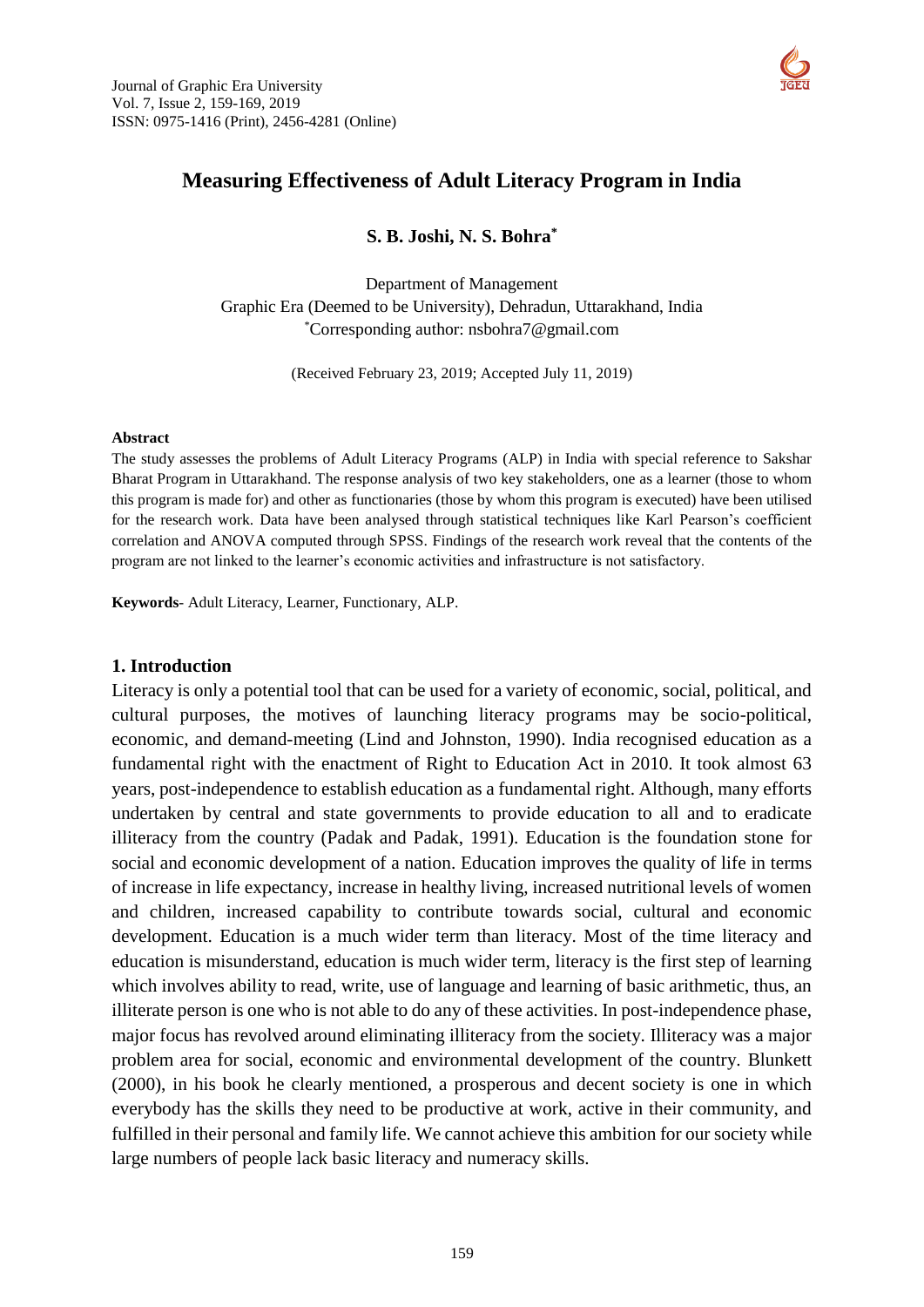

The most important official confirmation of the need for expanding adult education services in India came in the form of the National Policy Resolution of 1968. The National Adult Education Program (NAEP) defined adult education as literacy, functionality, and conscientization, and although its structures were eventually established, they did not always function effectively (Bhola, 1987). India endorsed the World Declaration of Education for All (EFA) adopted by the world conference of education at Jomtien (1990) (King, 2011), India has made significant strides to impart elementary education and adult education in 1990s (Govinda, 2002). However, the major trust of basis educations reforms in India remained on elementary education, and not on adult education and lifelong learning and as such the vast majority of youth and adults, has either remained illiterate or with low level of education (Srivastava and Patel, 2006).

## **2. Review of Literature**

Literacy is the first step of learning which involves ability to read, write, use of language and learning of basic arithmetic. Thus, an illiterate person is one who is not able to do any of these activities. Post-independence major focus has revolved around eliminating illiteracy from the society. A prosperous and decent society is one in which everybody has the skills they need to be productive at work, active in their community, and fulfilled in their personal and family life. We cannot achieve this ambition for our society while large numbers of people lack basic literacy and numeracy skills (Blunkett, 2000).

Illiteracy was a major problem area for social, economic and environmental development of the country. In 1947, literacy rate in India was at 12 percent, which means, 88 out of every 100 people were not able to read, write and do basic arithmetic. As per 2011 census, literacy rate stands at 74.04 percent. From 1947 to 2011, India has come a long way in improving literacy rate across the nation. It is noteworthy to mention that India became second largest populated country within the same period; hence, the rise of literate population from 12 percent to 74.04 percent is certainly commendable. Still India stands below the world average literacy rate of 86.3 percent. Male literacy rate in India figured as 80.9 percent and for female at 72.1 percent, whereas world average stood at 90 percent and 86.3 percent for male and female respectively. The most important official confirmation of the need for expanding adult education services in India came in the form of the National Policy Resolution of 1968. The National Adult Education Program (NAEP) defined adult education as literacy, functionality, and conscientization, and although its structures were eventually established, they did not always function effectively (Bhola, 1987). India endorsed the World Declaration of Education for All (EFA) adopted by the world conference of education at Jomtien (1990) (King, 2011), India has made significant strides to impart elementary education and adult education in 1990s (Govinda, 2002). However, the major trust of basis educations reforms in India remained on elementary education, and not on adult education and lifelong learning and as such the vast majority of youth and adults, has either remained illiterate or with low level of education (Srivastava and Patel, 2006).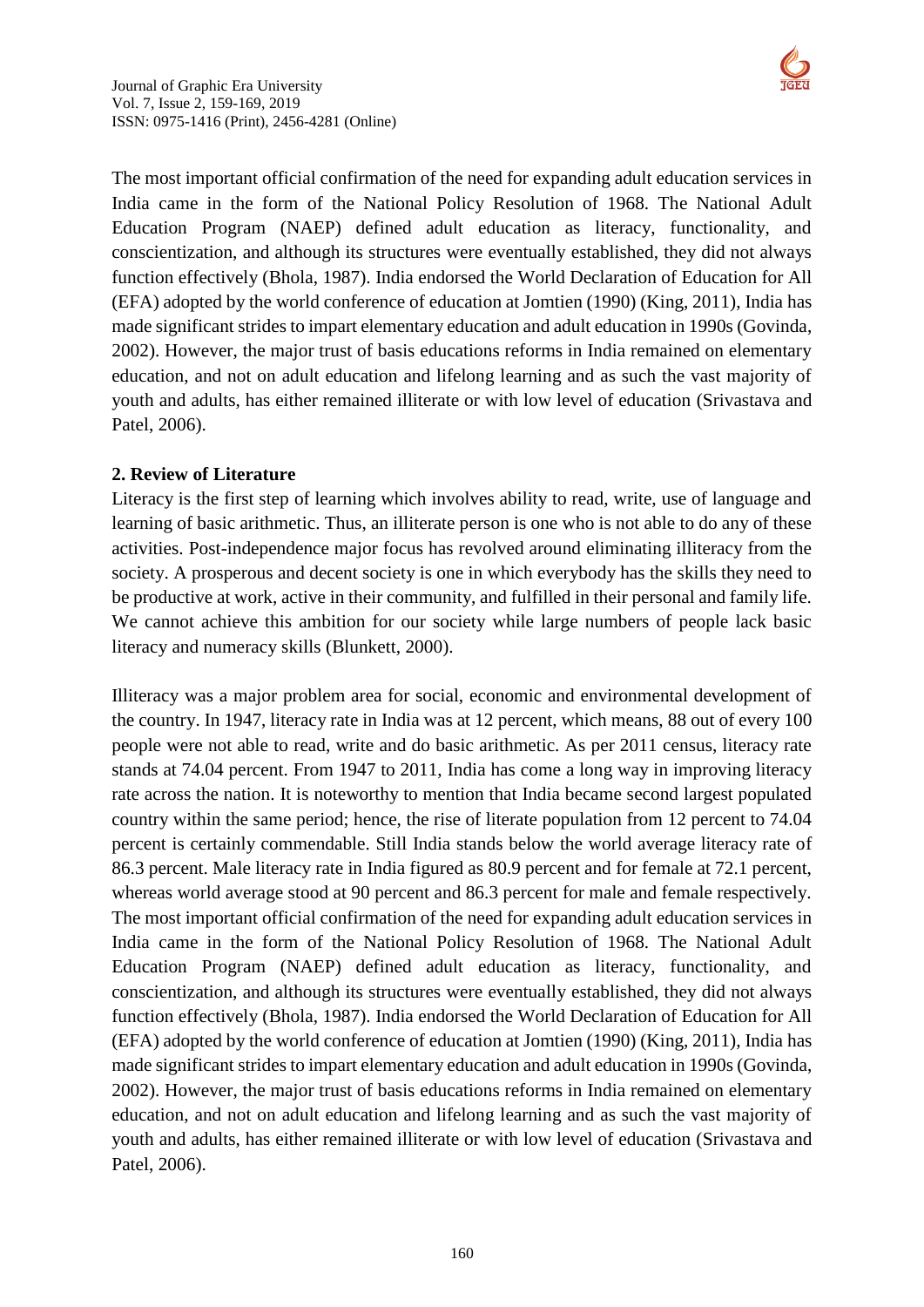

In India, rural literacy rate reflects a mere 69 percent and urban literacy rate at 85 percent. Rural India with lack of infrastructure like, availability of schools / learning centres, proper road and transport facility, availability of learning tools, availability of basic civic amenities at the schools and availability of teachers and staff at the schools. Apart from these infrastructural factors other reasons for low literacy rate in rural areas is social, cultural, economic and conservative approach of the rural population. Learning of reading and writing skills, although necessary, but is not sufficient and does not fulfil the requirements of various segments of the population such as male, female, children, adults, tribal people, rural people, urban dwellers, farmers, labourers.

## **3. Meaning of Adult Education**

"Education is the basic tool for development of consciousness and reconstitutions of society" (Mahatma Gandhi). Adult literacy may be conceived of as level of ability, that enable a person to enter and functions effectively in the workforce. Formerly perceived as contrast with sharp division, illiteracy and literacy are now considered as a part of the same continuum. Thus literacy is a part of educational process by which a person's mind and characters are constantly developing (Saini, 2000).

Adult education can be referred as formal education for adults with difference in ways of teaching, major focus on the execution of adult education started in 1950 with the objective of teaching 3Rs (reading, writing and arithmetic) to the illiterate population in the desired age group. Adult education, due to low literacy rate, majorly confined up-to adult literacy only. Although continuing education and skill development enhances the overall idea of adult education in India.

## **4. Objectives of the Research Work**

The objectives of the research work are mentioned as below:

- To identify the problems of SBP in Uttarakhand as per Learners and Functionaries
- To examine the difference between the responses of learners and functionaries

## *Hypothesis A*

HO1: There are no significant problems of SBP in Uttarakhand as per Learners and Functionaries

HA1: There are significant problems of SBP in Uttarakhand as per Learners and Functionaries

## *Hypothesis B*

HO2: There is no significant difference between the responses of Learners and Functionaries HA2: There is significant difference between the responses of Learners and Functionaries.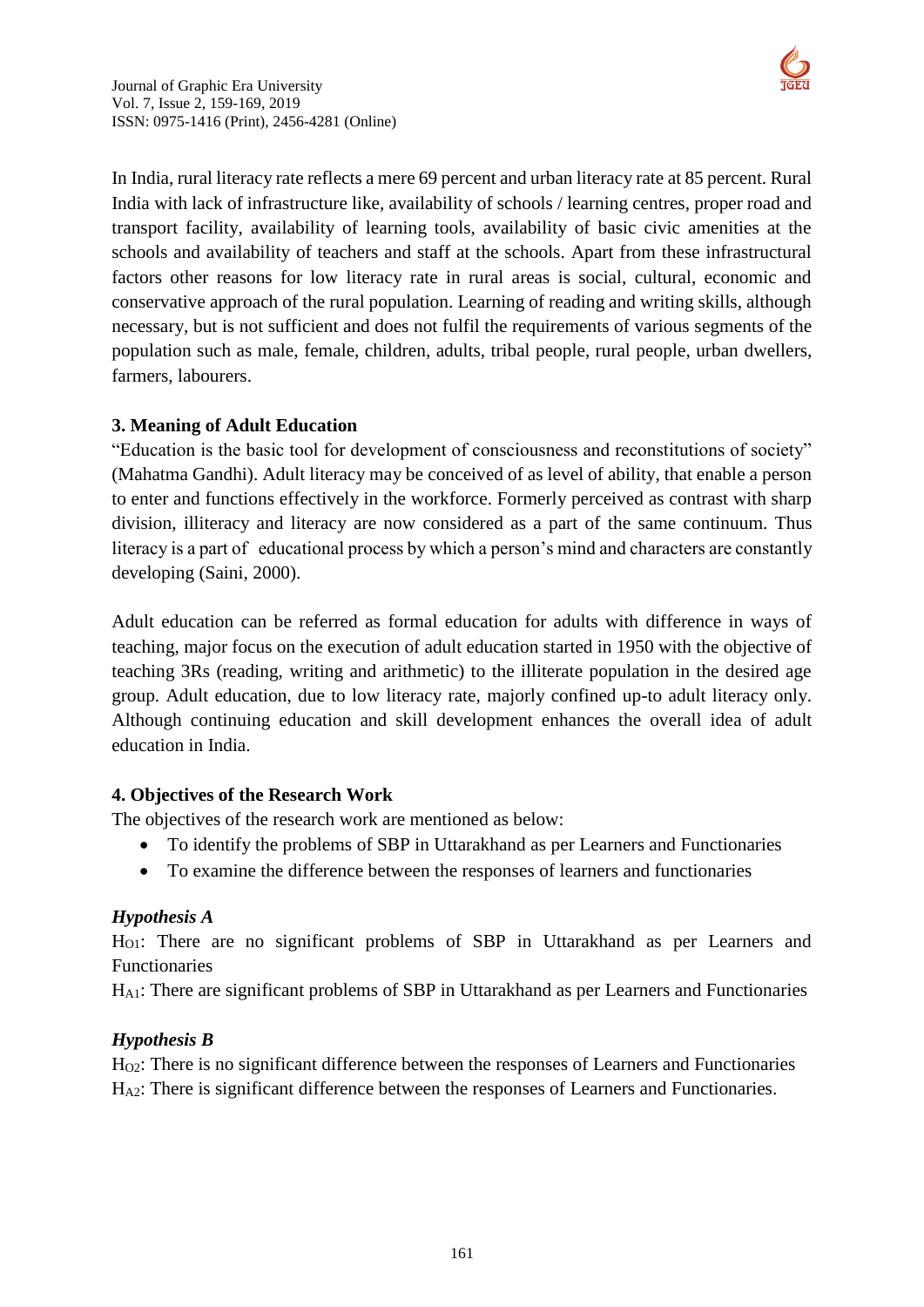

## **5. Methodology**

In the present study primary and secondary data are incorporated, interviews and questionnaires as a tools have been selected for measuring the response of learners and functionaries which pertained to primary data and macro level data collected through secondary sources like reports, census, articles and other researches. Secondary data sources helped in understanding the macro level scenario of adult education. Primary data pertains to learners and functionaries of adult education programmes executed in Uttarakhand. A sample of 162 each learners and functionaries have been taken from the two districts. Likert Five-point scale of has been used to measure the response of functionary and leaners, further the response has been assessed through Karl Pearson's Correlation Coefficient and ANOVA.

## **6. Sample Size**

As a sample area Udham Singh Nagar (US Nagar) and Champavat districts are selected. Udham Singh Nagar is selected because of least literacy rate among the 13 districts of the state and Champavat has the highest disparity between male and female literacy rate.

|                          |                |     | Villages#<br><b>Population</b> |       | Literacy rate $(\% )$ |        |  |  |
|--------------------------|----------------|-----|--------------------------------|-------|-----------------------|--------|--|--|
| <b>Districts</b>         | <b>Blocks</b>  |     |                                |       | Male                  | Female |  |  |
|                          | Champavat      | 244 | 54524                          | 79.93 | 91.56                 | 68.15  |  |  |
|                          | Pati           | 156 | 45504                          | 80.72 | 93.88                 | 67.57  |  |  |
| Champayat                | <b>Barakot</b> | 100 | 73143                          | 76.07 | 91.67                 | 61.34  |  |  |
|                          | Lohaghat       | 144 | 86477                          | 78.51 | 92.63                 | 65.65  |  |  |
|                          | Jaspur         | 102 | 170315                         | 73.59 | 81.73                 | 64.70  |  |  |
|                          | Kashipur       | 75  | 283136                         | 77.68 | 84.45                 | 70.21  |  |  |
| Udham Singh Nagar        | Bajpur         | 86  | 188083                         | 66.43 | 75.45                 | 56.59  |  |  |
|                          | Gadarpur       | 69  | 174848                         | 71.26 | 79.83                 | 62.01  |  |  |
|                          | Kiccha         | 86  | 390866                         | 72.24 | 79.48                 | 64.18  |  |  |
| <b>Udham Singh Nagar</b> | Sitarganj      | 123 | 214428                         | 71.95 | 80.64                 | 62.70  |  |  |
| <b>Udham Singh Nagar</b> | Khatima        | 88  | 227226                         | 76.39 | 85.24                 | 67.39  |  |  |

**Table 1. Block wise population and literacy data for Champawat and Udham Singh Nagar**

[Source: [www.censusindia.gov.in/handbookPartAChampawat/\]](http://www.censusindia.gov.in/handbookPartAChampawat/)

#### **Table 2. Selected villages (block wise)**

| <b>Champawat; Block Barakot</b> |                   | <b>Udham Singh Nagar; Block Bajpur</b> |            |  |  |
|---------------------------------|-------------------|----------------------------------------|------------|--|--|
| <b>Villages</b>                 | <b>Population</b> | Villages                               | Population |  |  |
| Raighaon                        | 1257              | Bajpur                                 | 5746       |  |  |
| Barakot                         | 1122              | Barhani                                | 5662       |  |  |
| Kakrah                          | 969               | Bannakhera                             | 5660       |  |  |
| BairaBadwal                     | 777               | Chakarpur                              | 5464       |  |  |
| Sigda                           | 772               | Maheshpura                             | 5328       |  |  |

[Source[:www.censusindia.gov.in/handbookPartAChampawat/](http://www.censusindia.gov.in/handbookPartAChampawat/) and [www.censusindia.gov.in/handbookPartAUdhamsinghnagar/\]](http://www.censusindia.gov.in/handbookPartAUdhamsinghnagar/)

Champawat and Udham Singh Nagar comprise of four blocks and seven blocks respectively, one block of each district has been and five villages of each districted has been selected. Considering factors like time, cost, resources and travel, five villages each from the two blocks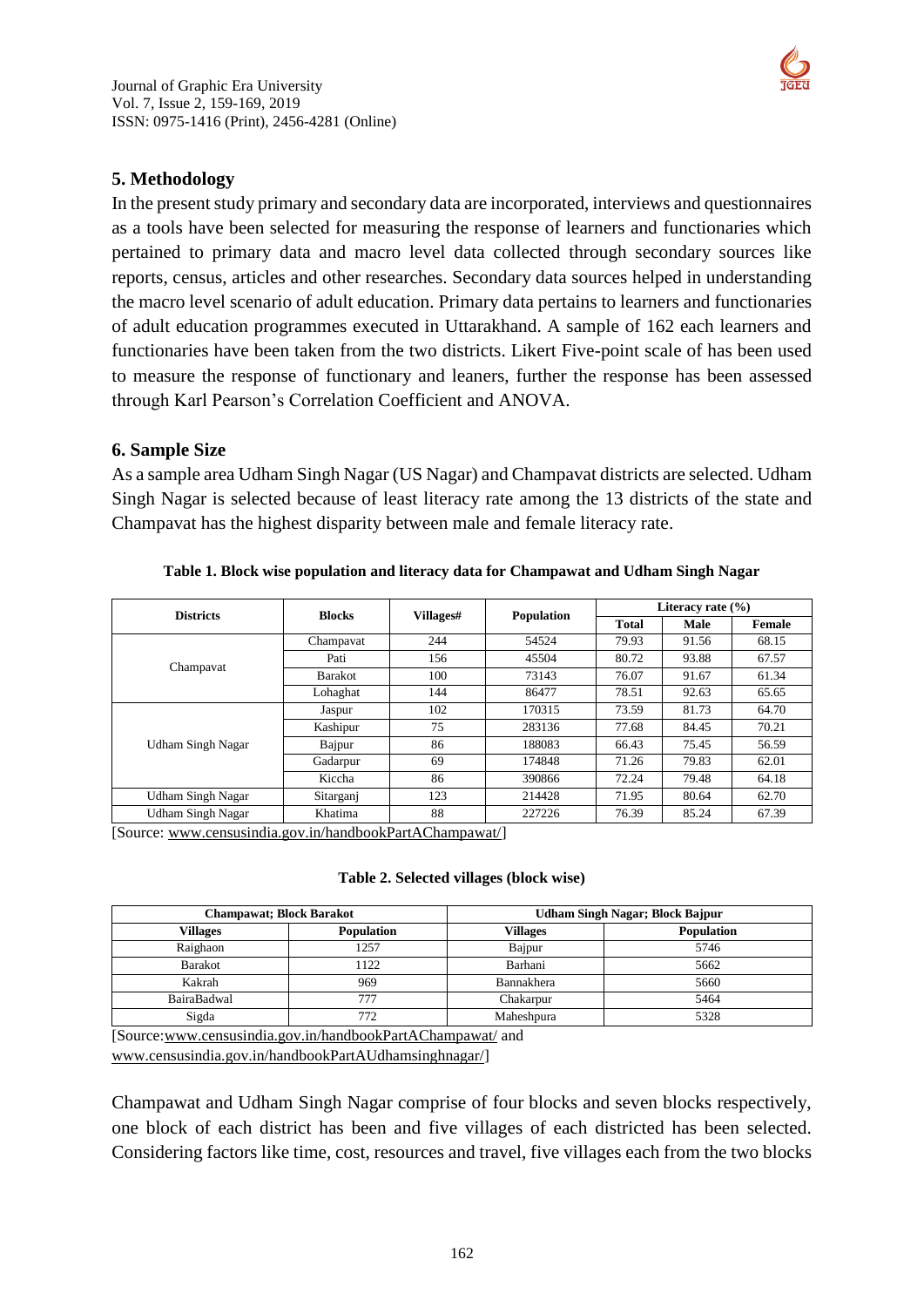

selected from the two districts chosen for the final sample area. The ten villages selected on the parameters of having highest population within the block.

Respondents of above-mentioned ten villages comprised of two categories namely *Learners and Functionaries*. Learners are the participants of adult literacy program and functionaries are block coordinators, whereas functionaries of this program are categorised like Block Coordinators (Outsource agencies at block level), Voluntary Teachers, Preraks (Managers of ALP at village level) and Panchayti *Raj* Institutions (PRI) Members (members of Zila Panchayt and Village Panchayt). Champawat, 68 functionaries comprised of one block coordinator, 24 Voluntary Teachers (VTs), 22 Preraks and 21 PRI members. From Udham Singh Nagar, 94 functionaries comprised of one block coordinator, 31 each of VTs, Preraks and PRI members (Table 3). Total of 324 respondents (162 learners and 162 functionaries) participated in the survey for the research work through five separately designed structured questionnaires for learners and four functionaries. Apart from the questionnaire technique, Focused Group Discussions (FGD) conducted one in each of the ten villages.

| <b>Respondents / Districts</b> |                           | Champawat | <b>Udham Singh Nagar</b> | <b>Total</b> |
|--------------------------------|---------------------------|-----------|--------------------------|--------------|
| Learners                       |                           |           |                          |              |
|                                | <b>Block Coordinators</b> |           |                          |              |
| <b>Functionaries</b>           | <b>Voluntary Teachers</b> |           |                          |              |
|                                | Preraks                   |           |                          |              |
|                                | PRI members               |           |                          |              |
|                                | Total                     | οŏ        |                          |              |

# **7. Data Analysis and Discussion**

## **7.1 Learner's Responses**

This study has measured the response of learner on Likert five-point scale (Table 4), learners attending SBP provides positive inference to the adult education process. Out of four options given in the question two are positive namely, 'talk positively about the program' and 'appreciate your effort'. These options collectively constitute 119 respondents that are 73 percent of 162 respondents. In Champawat, where female learners constitute 94 percent of the respondents, these two positive reactions constitute of 54 respondents that is 76 percent of the respondents in the district. Similarly, Udham Singh Nagar also represents 71 percent of the respondents acknowledging positive reaction on attending SBP.

It was observed during the survey with learners that attendance at the classes is satisfactory and their interest of having classes regularly is very high. Most of the learners wanted the classes to be held daily. The learner showed divergent views regarding the timing of the classes. It was inferred from the responses that the learners want classes to be conducted on continuous basis, and they would keep attending as per their time availability on daily basis. The survey of learners revealed that classroom infrastructure is not satisfactory. The classroom infrastructure encompasses condition of classroom and learning aids like books, pencil, paper and copies.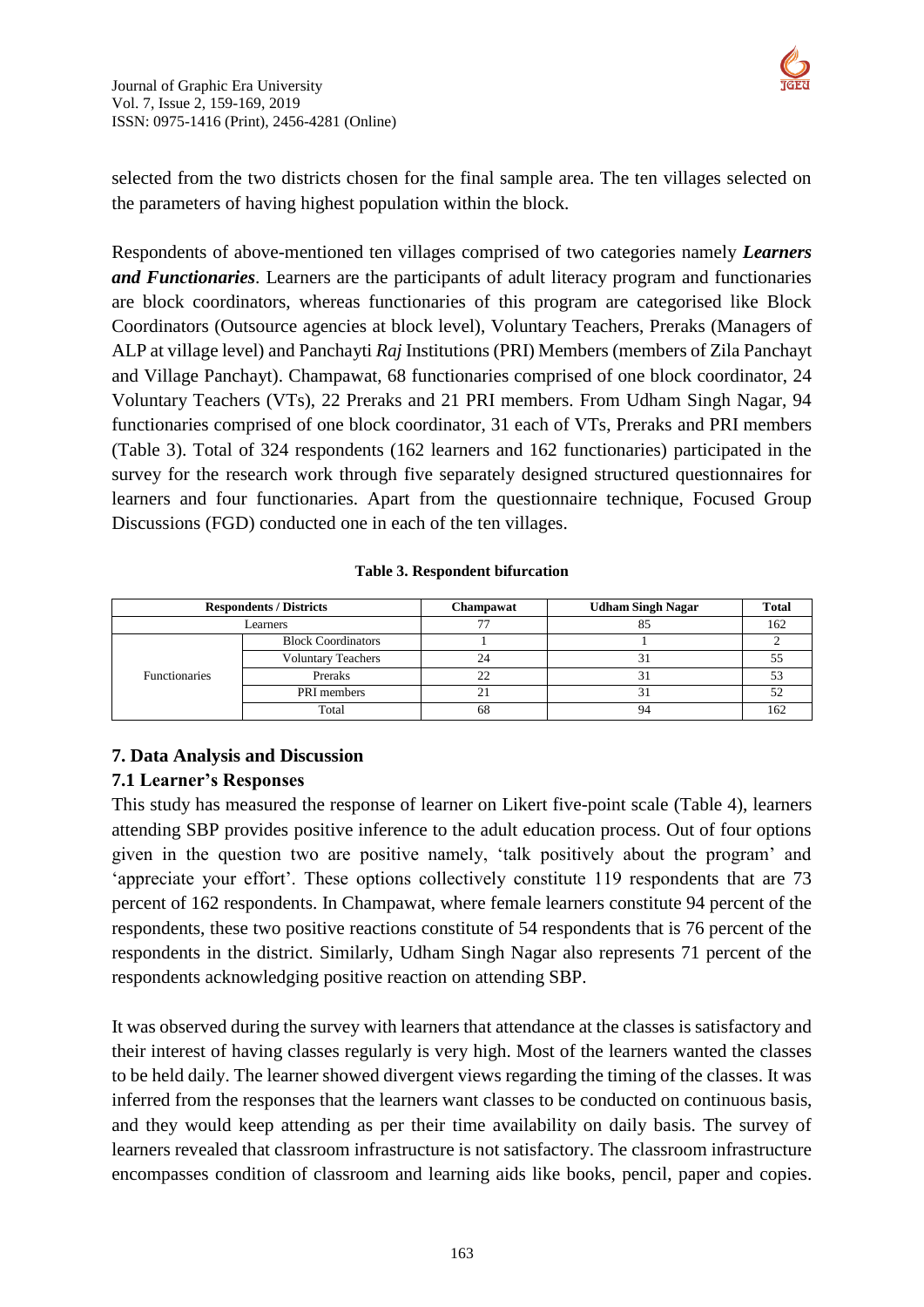

Learners exhibited their interest regarding more interactive contents in learning material like animated pictures, videos etc. Learners showed their interest in learning digital technology, professional education and story-telling to be included in the curriculum apart from reading, writing, mathematics, Hindi and English. Learners expressed their enthusiasm on inclusion of reward and recognition in the adult learning programme for learners as well as for Preraks and VTs.

| <b>Statements</b>                                                                    | <b>Strongly</b><br>Agree | Agree       | <b>Nether Agree Nor</b><br><b>Disagree</b> | <b>Disag</b><br>ree | <b>Strongly</b><br><b>Disagree</b> |
|--------------------------------------------------------------------------------------|--------------------------|-------------|--------------------------------------------|---------------------|------------------------------------|
| Education centers are well constructed and well maintained                           | 28 (17%)                 | 30<br>(19%) | 29 (18%)                                   | 44<br>(27%)         | 31 (19%)                           |
| Education center is conveniently accessible                                          | 29 (18%)                 | 30<br>(19%) | 28 (17%)                                   | 44<br>(27%)         | 31 (19%)                           |
| Class timing are convenient for learners                                             | 28 (17%)                 | 34<br>(21%) | 29 (18%)                                   | 38<br>(23%)         | 33 (20%)                           |
| All study materials and teaching materials are always<br>adequately available        | 28 (17%)                 | 29<br>(18%) | 27 (17%)                                   | 45<br>(28%)         | 33 (20%)                           |
| The content of the material is relevant and useful                                   | 28 (17%)                 | 35<br>(22%) | 29 (18%)                                   | 38<br>(23%)         | 32 (20%)                           |
| Content should include messages on women empowerment                                 | 34 (21%)                 | 41<br>(25%) | 29 (18%)                                   | 30<br>(19%)         | 28 (17%)                           |
| Content must include more animated stories                                           | 31 (19%)                 | 44<br>(27%) | 29 (18%)                                   | 28<br>(17%)         | 30 (19%)                           |
| Learners attend classes regularly, without absenteeism                               | 29 (18%)                 | 31<br>(19%) | 28 (17%)                                   | 44<br>(27%)         | 30 (19%)                           |
| Learners are able to retain education for longer period of<br>time                   | 28 (17%)                 | 30<br>(19%) | 29 (18%)                                   | 43<br>(27%)         | 32 (20%)                           |
| Adult Education should be driven through technology                                  | 31 (19%)                 | 42<br>(26%) | 29 (18%)                                   | 32<br>(20%)         | 28 (17%)                           |
| Adult education should contain skill development and<br>professional development     | 33 (20%)                 | 42<br>(26%) | 28 (17%)                                   | 30<br>(19%)         | 29 (18%)                           |
| Adult Education should include general awareness of<br>government policies           | 28 (17%)                 | 47<br>(29%) | 27 (17%)                                   | 31<br>(19%)         | 29 (18%)                           |
| Reward and recognition should be more expressive and<br>frequent in nature           | 31 (19%)                 | 46<br>(28%) | 27 (17%)                                   | 30<br>(19%)         | 28 (17%)                           |
| Efforts of VTs and perks must be recognized through<br>reward, award and recognition | 31 (19%)                 | 44<br>(27%) | 30 (19%)                                   | 29<br>(18%)         | 28<br>(17%)                        |

|  | Table 4. Learner's responses to adult education program in Uttarakhnad |
|--|------------------------------------------------------------------------|
|--|------------------------------------------------------------------------|

## **7.2 Functionary's Responses**

Collectively functionaries expressed their views regarding SBP being different than earlier education programmes (Huang and Liaw, 2018). Major reasons cited by the functionaries are skill development, organised and timely examination (Table 5), functionaries acknowledged that villagers are well aware about the SBP and the programme has been extremely beneficial for the learners. SBP's performance regarding quality in service delivery and overall programme effectiveness has given a satisfactory and moderate response.According to functionaries, after participating at the SBP classes, learners became outgoing, can freely visit banks and transact, participate in *Gram Sabhas* and can talk to government officials. They also expressed that infrastructure facilities like classroom conditions, learning materials and teaching materials are not adequate.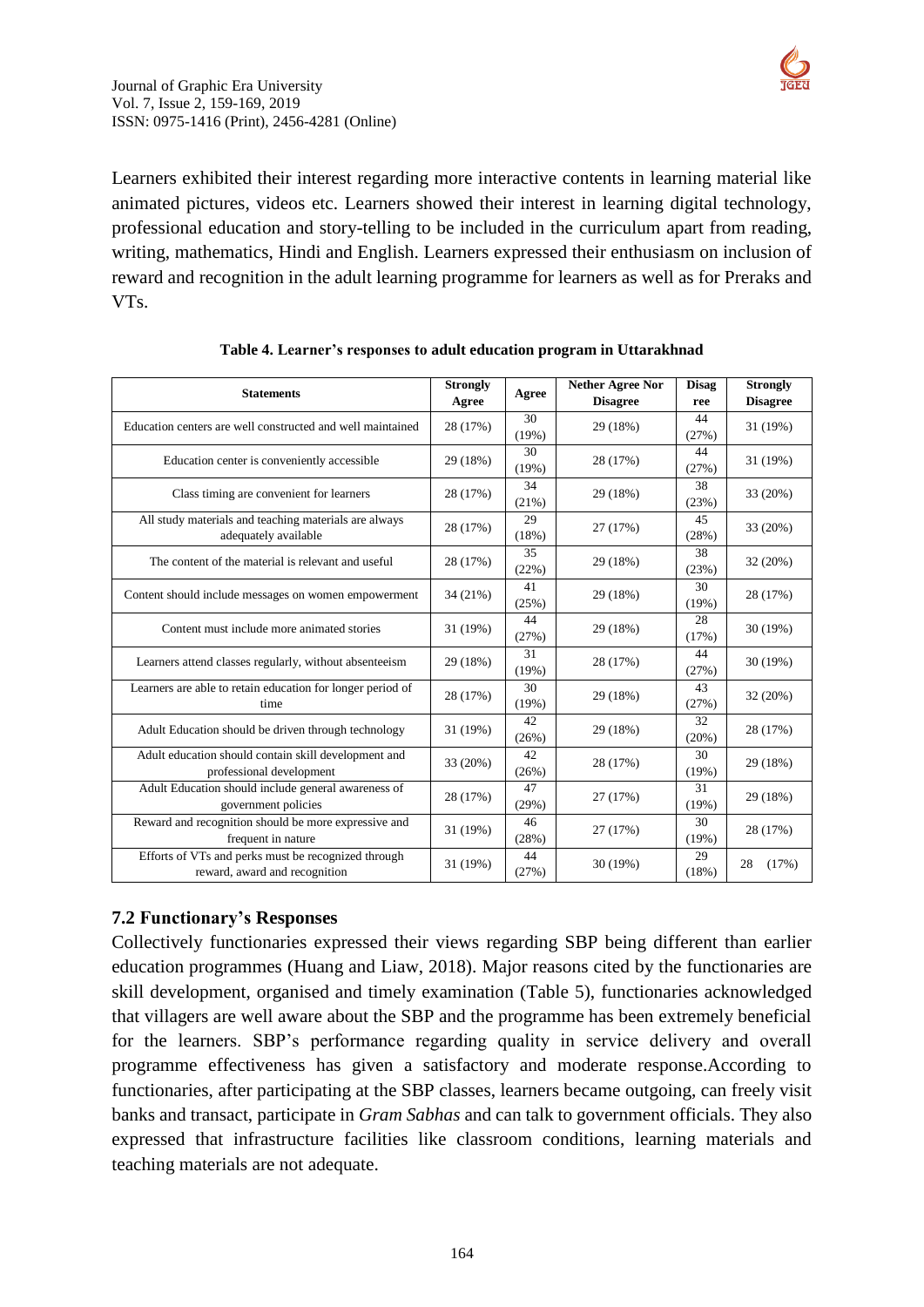

Participation level of learners in the education programme was reported as average by the functionaries. Irregular attendance, timing of classes, family problems, gender related problems and drop-out were identified as the major reasons for low participation level of the learners. Further, reasons for drop-outs were identified as lack of interest, lack of motivation, lack of employment generating capability of the programme, lack of family support and migration to cities for work. Functionaries acknowledged the use of ICT in the teaching process at the programme and also advocated inclusion of professional and economic education in the programme.

| <b>Statements</b>                                                                      | <b>Strongly</b> | Agree          | <b>Nether Agree Nor</b> | <b>Disagr</b>  | <b>Strongly</b> |
|----------------------------------------------------------------------------------------|-----------------|----------------|-------------------------|----------------|-----------------|
|                                                                                        | Agree           |                | <b>Disagree</b>         | ee             | <b>Disagree</b> |
| Education centers are well constructed and well maintained                             | 6(4%)           | 16<br>$(10\%)$ | 32 (20%)                | 97<br>$(60\%)$ | 11(7%)          |
| Education center is conveniently accessible                                            | 11(7%)          | 18<br>(11%)    | 33 (20%)                | 87<br>(54%)    | 13 (8%)         |
| Class timing are convenient for learners                                               | 10(6%)          | 39<br>(24%)    | 22(14%)                 | 79<br>(49%)    | 12(7%)          |
| All study materials and teaching materials are always<br>adequately available          | 7(4%)           | 32<br>(20%)    | 22 (14%)                | 89<br>(55%)    | 12(7%)          |
| The content of the material is relevant and useful                                     | 11(7%)          | 18<br>(11%)    | 33 (20%)                | 87<br>(54%)    | 13 (8%)         |
| Content should include messages on women empowerment                                   | 29 (18%)        | 89<br>(55%)    | 19 (12%)                | 18<br>(11%)    | 7(4%)           |
| Content must include more animated stories                                             | 29 (18%)        | 98<br>$(60\%)$ | 9(6%)                   | 20<br>(12%)    | 6(4%)           |
| Learners attend classes regularly, without absenteeism                                 | 8(5%)           | 28<br>(17%)    | 14 (9%)                 | 96<br>(59%)    | $16(10\%)$      |
| Learners are able to retain education for longer period of<br>time                     | 12(7%)          | 21<br>(13%)    | 8(5%)                   | 103<br>(64%)   | 18 (11%)        |
| Adult Education should be driven through technology                                    | 25 (15%)        | 102<br>(63%)   | $16(10\%)$              | 12<br>(7%)     | 7(4%)           |
| Adult education should contain skill development and<br>professional development       | 28 (17%)        | 106<br>(65%)   | 11(7%)                  | 9(6%)          | 8(5%)           |
| Adult Education should include general awareness of<br>government policies             | 27 (17%)        | 110<br>(68%)   | 9(6%)                   | 10<br>(6%)     | 6(4%)           |
| Reward and recognition should be more expressive and<br>frequent in nature             | 22 (14%)        | 100<br>(62%)   | 10(6%)                  | 19<br>(12%)    | 11(7%)          |
| Efforts of VTs and preraks must be recognised through<br>reward, award and recognition | 28 (17%)        | 91<br>(56%)    | 16 (10%)                | 15<br>$(9\%)$  | 12 (7%)         |

| Table 5. Functionary's responses to adult education program in Uttarakhnad |  |  |
|----------------------------------------------------------------------------|--|--|
|                                                                            |  |  |

# **7.3 Karl Pearson's Correlation Coefficient Test of Responses between Learners and Functionaries**

Pearson's correlation coefficient is the statistical tool to measure the relationship between two variables. It is based on the model of covariance and hence is considered as the best method to measure the relationship between two variables. It shows the magnitude of the association and direction of the relationship. The data reflects the value of Karl Pearson's correlation coefficient for variables in likert scale between learners and functionaries. The resultant values are closer to +1 which represents and signifies the responses of learners and functionaries are positively correlated.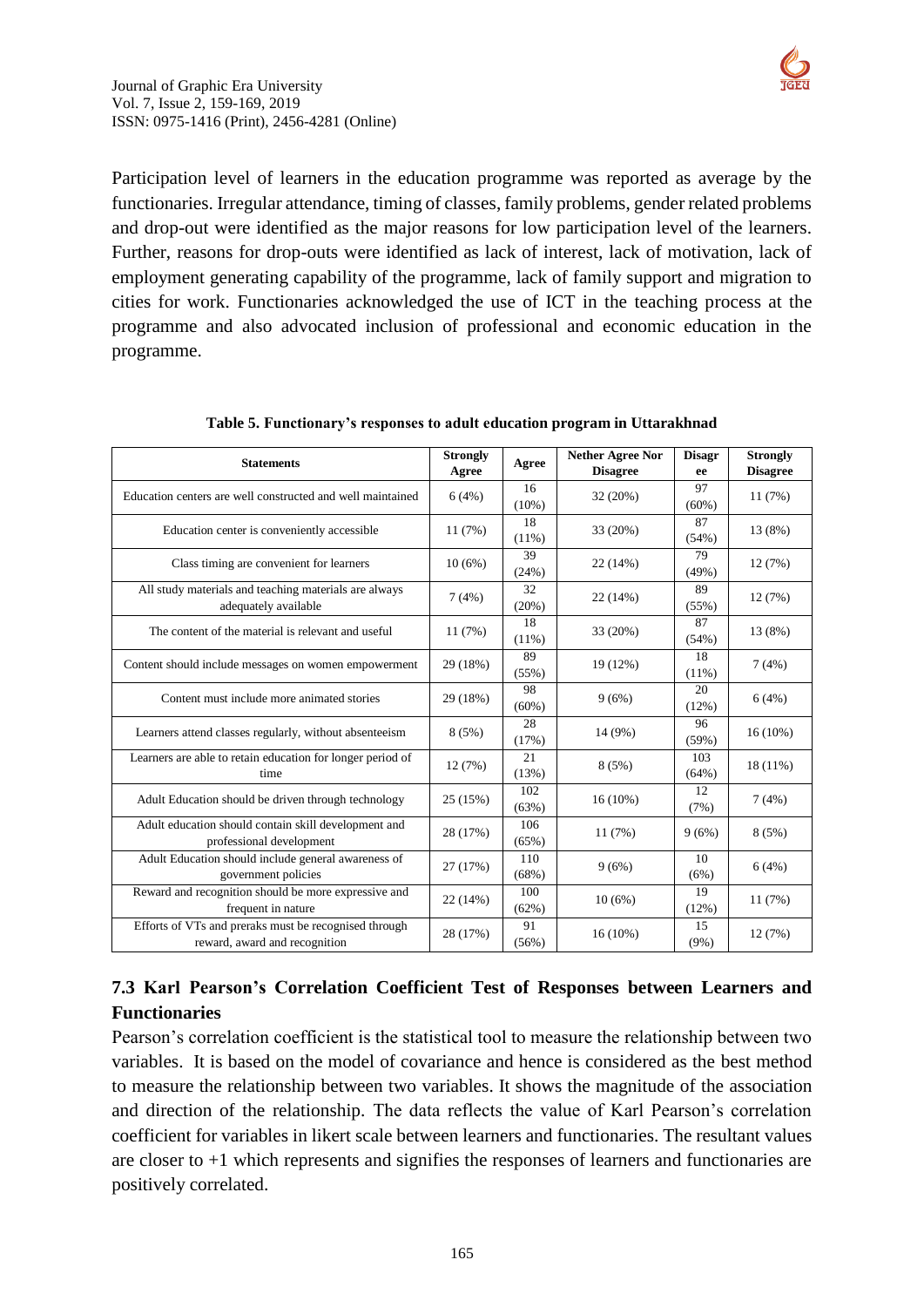

| Table 6. Karl Pearson's correlation coefficient between responses from learners and functionaries |                                               |
|---------------------------------------------------------------------------------------------------|-----------------------------------------------|
| <b>Statements</b>                                                                                 | <b>Karl Pearson's Correlation Coefficient</b> |
| The contract consequence and constructed and contract members of                                  | 0.011                                         |

| Education centers are well constructed and well maintained                          | 0.844 |
|-------------------------------------------------------------------------------------|-------|
| Education center is conveniently accessible                                         | 0.924 |
| Class timing are convenient for learners                                            | 0.895 |
| All study materials and teaching materials are always adequately available          | 0.890 |
| The content of the material is relevant and useful                                  | 0.877 |
| Content should include messages on women empowerment                                | 0.868 |
| Content must include more animated stories                                          | 0.875 |
| Learners attend classes regularly, without absenteeism                              | 0.852 |
| Learners are able to retain education for longer period of time                     | 0.820 |
| Adult Education should be driven through technology                                 | 0.800 |
| Adult education should contain skill development and professional development       | 0.774 |
| Adult Education should include general awareness of government policies             | 0.759 |
| Reward and recognition should be more expressive and frequent in nature             | 0.835 |
| Efforts of VTs and preraks must be recognized through reward, award and recognition | 0.870 |

## **7.4 Learners and Functionaries (ANOVA Test)**

Analysis of variance (ANOVA) is a statistical tool that segregates the variable proportions of the two data sets as systematic factors and random factors. The systematic factors are those that influence the data set, but random factors are those that do not influence the data sets. Test of analysis of variance is used by many analysts to assess the impact of independent variables on the dependent variables. F-test is used to determine the result of the impact on the dependent variables. Analysis of Variance can be used for two or more groups of variables at the same time. The test determines the variance in two fold, between the groups and within the samples. This study shows ANOVA (Table 7) computation for each statement between the samples of learners and beneficiaries. Table Value of F-ratio at 0.01 significance level and at degree of freedom of 157, 4 is 13.463. Calculated F-value for each variable is larger than the table value of 13.463, thus concluding that null hypotheses stands rejected and alternate hypotheses are accepted. P Value for each statement is less than 0.001, which signify that there is 0.001 percent probability to find similar results for variables as mentioned in the table.

Hypothesis A has been tested through ANOVA that resulted in F-value higher than the table value of 13.463 and p<0.005 for all statements, which reveals that responses of both learners and functionaries highlight the problems like lack of adequate infrastructure, insufficient teaching and learning materials, learning content lack economic viability and lack of recognition for functionaries. Thus, Null Hypothesis has been rejected and alternate hypothesis has been accepted stating "There are significant problems of SBP in Uttarakhand as per Learners and Functionaries".

Hypothesis B has been tested through Karl Pearson's Coefficient of Correlation for the responses of learners and functionaries on the various statements pertaining to the critical areas of SBP. Values of correlation for all the statements are greater than  $+0.770$ , which reflect a positive high correlation between the responses of learners and functionaries. Thus, Null hypothesis is accepted, which states that "There is no significant difference between the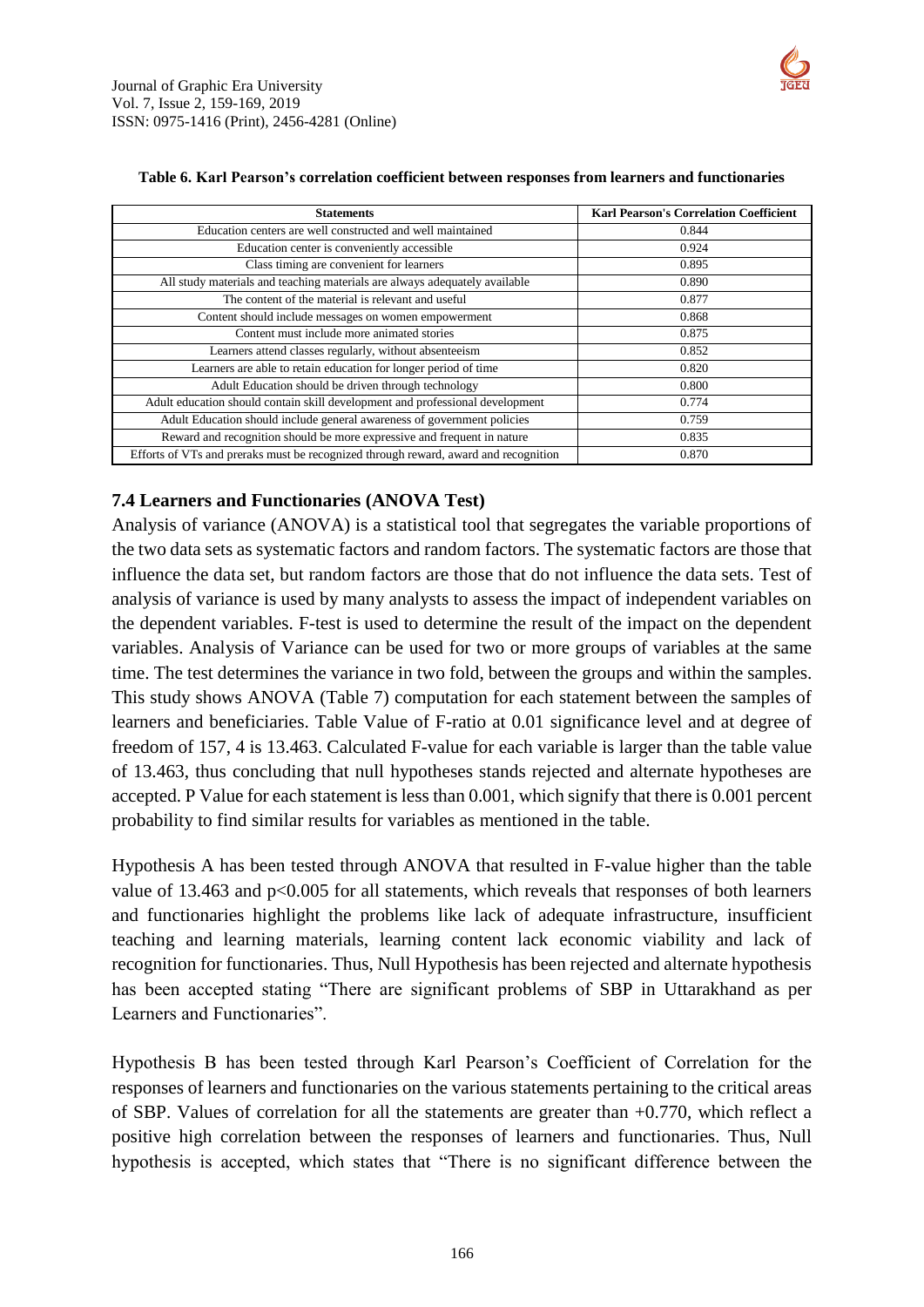

responses of Learners and Functionaries"; and alternate hypothesis has been rejected that states "There is significant difference between the responses of Learners and Functionaries".

| <b>Squares</b><br><b>Square</b><br>107.319<br><b>Between Groups</b><br>26.83<br>$\overline{4}$<br>Education centers are well constructed and well<br>157<br>Within Groups<br>22.563<br>0.144<br>186.686<br>maintained<br>Total<br>129.883<br>161<br><b>Between Groups</b><br>156.661<br>$\overline{4}$<br>39.165<br>Within Groups<br>157<br>0.073<br>11.444<br>Education center is conveniently accessible<br>537.324<br>168.105<br>Total<br>161<br><b>Between Groups</b><br>165.748<br>$\overline{4}$<br>41.437<br>Within Groups<br>0.18<br>Class timing are convenient for learners<br>28.301<br>157<br>229.87<br>Total<br>194.049<br>161<br><b>Between Groups</b><br>$\overline{4}$<br>146.169<br>36.542<br>All study materials and teaching materials are always<br>Within Groups<br>23.121<br>157<br>0.147<br>248.131<br>adequately available<br>Total<br>169.29<br>161<br><b>Between Groups</b><br>151.708<br>$\overline{4}$<br>37.927<br>Within Groups<br>16.397<br>157<br>0.104<br>The content of the material is relevant and useful<br>363.14<br>Total<br>168.105<br>161<br><b>Between Groups</b><br>148.204<br>$\overline{4}$<br>37.051<br>Content should include messages on women<br>Within Groups<br>21.16<br>157<br>0.135<br>274.907<br>empowerment<br>Total<br>169.364<br>161<br><b>Between Groups</b><br>145.101<br>$\overline{4}$<br>36.275<br>Within Groups<br>19.838<br>157<br>0.126<br>Content must include more animated stories<br>287.091<br>Total<br>164.938<br>161<br><b>Between Groups</b><br>$\overline{4}$<br>146.475<br>36.619<br><b>Within Groups</b><br>29.969<br>157<br>0.191<br>Learners attend classes regularly, without absenteeism<br>191.833<br>Total<br>176.444<br>161<br><b>Between Groups</b><br>157.525<br>$\overline{4}$<br>39.381<br>Learners are able to retain education for longer period<br>157<br>0.203<br>Within Groups<br>31.932<br>193.624<br>of time<br>189.457<br>Total<br>161<br>117.835<br>$\overline{4}$<br><b>Between Groups</b><br>29.459<br><b>Within Groups</b><br>157<br>0.167<br>Adult Education should be driven through technology<br>26.165<br>176.767<br>Total<br>144<br>161<br><b>Between Groups</b><br>116.762<br>$\overline{4}$<br>29.19<br>Adult education should contain skill development and<br>Within Groups<br>26.38<br>157<br>0.168<br>173.724<br>professional development<br>Total<br>143.142<br>161<br><b>Between Groups</b><br>99.739<br>$\overline{4}$<br>24.935<br>Adult Education should include general awareness of<br><b>Within Groups</b><br>27.792<br>0.177<br>157<br>140.86<br>government policies<br>Total<br>127.531<br>161<br><b>Between Groups</b><br>$\overline{4}$<br>40.245<br>160.98<br>Reward and recognition should be more expressive<br>Within Groups<br>24.532<br>157<br>0.156<br>257.557<br>and frequent in nature | <b>Statements</b> |       | Sum of  | df  | Mean | F-value |  |  |
|----------------------------------------------------------------------------------------------------------------------------------------------------------------------------------------------------------------------------------------------------------------------------------------------------------------------------------------------------------------------------------------------------------------------------------------------------------------------------------------------------------------------------------------------------------------------------------------------------------------------------------------------------------------------------------------------------------------------------------------------------------------------------------------------------------------------------------------------------------------------------------------------------------------------------------------------------------------------------------------------------------------------------------------------------------------------------------------------------------------------------------------------------------------------------------------------------------------------------------------------------------------------------------------------------------------------------------------------------------------------------------------------------------------------------------------------------------------------------------------------------------------------------------------------------------------------------------------------------------------------------------------------------------------------------------------------------------------------------------------------------------------------------------------------------------------------------------------------------------------------------------------------------------------------------------------------------------------------------------------------------------------------------------------------------------------------------------------------------------------------------------------------------------------------------------------------------------------------------------------------------------------------------------------------------------------------------------------------------------------------------------------------------------------------------------------------------------------------------------------------------------------------------------------------------------------------------------------------------------------------------------------------------------------------------------------------------------------------------------------------------------------------------------------------------------------------------|-------------------|-------|---------|-----|------|---------|--|--|
|                                                                                                                                                                                                                                                                                                                                                                                                                                                                                                                                                                                                                                                                                                                                                                                                                                                                                                                                                                                                                                                                                                                                                                                                                                                                                                                                                                                                                                                                                                                                                                                                                                                                                                                                                                                                                                                                                                                                                                                                                                                                                                                                                                                                                                                                                                                                                                                                                                                                                                                                                                                                                                                                                                                                                                                                                            |                   |       |         |     |      |         |  |  |
|                                                                                                                                                                                                                                                                                                                                                                                                                                                                                                                                                                                                                                                                                                                                                                                                                                                                                                                                                                                                                                                                                                                                                                                                                                                                                                                                                                                                                                                                                                                                                                                                                                                                                                                                                                                                                                                                                                                                                                                                                                                                                                                                                                                                                                                                                                                                                                                                                                                                                                                                                                                                                                                                                                                                                                                                                            |                   |       |         |     |      |         |  |  |
|                                                                                                                                                                                                                                                                                                                                                                                                                                                                                                                                                                                                                                                                                                                                                                                                                                                                                                                                                                                                                                                                                                                                                                                                                                                                                                                                                                                                                                                                                                                                                                                                                                                                                                                                                                                                                                                                                                                                                                                                                                                                                                                                                                                                                                                                                                                                                                                                                                                                                                                                                                                                                                                                                                                                                                                                                            |                   |       |         |     |      |         |  |  |
|                                                                                                                                                                                                                                                                                                                                                                                                                                                                                                                                                                                                                                                                                                                                                                                                                                                                                                                                                                                                                                                                                                                                                                                                                                                                                                                                                                                                                                                                                                                                                                                                                                                                                                                                                                                                                                                                                                                                                                                                                                                                                                                                                                                                                                                                                                                                                                                                                                                                                                                                                                                                                                                                                                                                                                                                                            |                   |       |         |     |      |         |  |  |
|                                                                                                                                                                                                                                                                                                                                                                                                                                                                                                                                                                                                                                                                                                                                                                                                                                                                                                                                                                                                                                                                                                                                                                                                                                                                                                                                                                                                                                                                                                                                                                                                                                                                                                                                                                                                                                                                                                                                                                                                                                                                                                                                                                                                                                                                                                                                                                                                                                                                                                                                                                                                                                                                                                                                                                                                                            |                   |       |         |     |      |         |  |  |
|                                                                                                                                                                                                                                                                                                                                                                                                                                                                                                                                                                                                                                                                                                                                                                                                                                                                                                                                                                                                                                                                                                                                                                                                                                                                                                                                                                                                                                                                                                                                                                                                                                                                                                                                                                                                                                                                                                                                                                                                                                                                                                                                                                                                                                                                                                                                                                                                                                                                                                                                                                                                                                                                                                                                                                                                                            |                   |       |         |     |      |         |  |  |
|                                                                                                                                                                                                                                                                                                                                                                                                                                                                                                                                                                                                                                                                                                                                                                                                                                                                                                                                                                                                                                                                                                                                                                                                                                                                                                                                                                                                                                                                                                                                                                                                                                                                                                                                                                                                                                                                                                                                                                                                                                                                                                                                                                                                                                                                                                                                                                                                                                                                                                                                                                                                                                                                                                                                                                                                                            |                   |       |         |     |      |         |  |  |
|                                                                                                                                                                                                                                                                                                                                                                                                                                                                                                                                                                                                                                                                                                                                                                                                                                                                                                                                                                                                                                                                                                                                                                                                                                                                                                                                                                                                                                                                                                                                                                                                                                                                                                                                                                                                                                                                                                                                                                                                                                                                                                                                                                                                                                                                                                                                                                                                                                                                                                                                                                                                                                                                                                                                                                                                                            |                   |       |         |     |      |         |  |  |
|                                                                                                                                                                                                                                                                                                                                                                                                                                                                                                                                                                                                                                                                                                                                                                                                                                                                                                                                                                                                                                                                                                                                                                                                                                                                                                                                                                                                                                                                                                                                                                                                                                                                                                                                                                                                                                                                                                                                                                                                                                                                                                                                                                                                                                                                                                                                                                                                                                                                                                                                                                                                                                                                                                                                                                                                                            |                   |       |         |     |      |         |  |  |
|                                                                                                                                                                                                                                                                                                                                                                                                                                                                                                                                                                                                                                                                                                                                                                                                                                                                                                                                                                                                                                                                                                                                                                                                                                                                                                                                                                                                                                                                                                                                                                                                                                                                                                                                                                                                                                                                                                                                                                                                                                                                                                                                                                                                                                                                                                                                                                                                                                                                                                                                                                                                                                                                                                                                                                                                                            |                   |       |         |     |      |         |  |  |
|                                                                                                                                                                                                                                                                                                                                                                                                                                                                                                                                                                                                                                                                                                                                                                                                                                                                                                                                                                                                                                                                                                                                                                                                                                                                                                                                                                                                                                                                                                                                                                                                                                                                                                                                                                                                                                                                                                                                                                                                                                                                                                                                                                                                                                                                                                                                                                                                                                                                                                                                                                                                                                                                                                                                                                                                                            |                   |       |         |     |      |         |  |  |
|                                                                                                                                                                                                                                                                                                                                                                                                                                                                                                                                                                                                                                                                                                                                                                                                                                                                                                                                                                                                                                                                                                                                                                                                                                                                                                                                                                                                                                                                                                                                                                                                                                                                                                                                                                                                                                                                                                                                                                                                                                                                                                                                                                                                                                                                                                                                                                                                                                                                                                                                                                                                                                                                                                                                                                                                                            |                   |       |         |     |      |         |  |  |
|                                                                                                                                                                                                                                                                                                                                                                                                                                                                                                                                                                                                                                                                                                                                                                                                                                                                                                                                                                                                                                                                                                                                                                                                                                                                                                                                                                                                                                                                                                                                                                                                                                                                                                                                                                                                                                                                                                                                                                                                                                                                                                                                                                                                                                                                                                                                                                                                                                                                                                                                                                                                                                                                                                                                                                                                                            |                   |       |         |     |      |         |  |  |
|                                                                                                                                                                                                                                                                                                                                                                                                                                                                                                                                                                                                                                                                                                                                                                                                                                                                                                                                                                                                                                                                                                                                                                                                                                                                                                                                                                                                                                                                                                                                                                                                                                                                                                                                                                                                                                                                                                                                                                                                                                                                                                                                                                                                                                                                                                                                                                                                                                                                                                                                                                                                                                                                                                                                                                                                                            |                   |       |         |     |      |         |  |  |
|                                                                                                                                                                                                                                                                                                                                                                                                                                                                                                                                                                                                                                                                                                                                                                                                                                                                                                                                                                                                                                                                                                                                                                                                                                                                                                                                                                                                                                                                                                                                                                                                                                                                                                                                                                                                                                                                                                                                                                                                                                                                                                                                                                                                                                                                                                                                                                                                                                                                                                                                                                                                                                                                                                                                                                                                                            |                   |       |         |     |      |         |  |  |
|                                                                                                                                                                                                                                                                                                                                                                                                                                                                                                                                                                                                                                                                                                                                                                                                                                                                                                                                                                                                                                                                                                                                                                                                                                                                                                                                                                                                                                                                                                                                                                                                                                                                                                                                                                                                                                                                                                                                                                                                                                                                                                                                                                                                                                                                                                                                                                                                                                                                                                                                                                                                                                                                                                                                                                                                                            |                   |       |         |     |      |         |  |  |
|                                                                                                                                                                                                                                                                                                                                                                                                                                                                                                                                                                                                                                                                                                                                                                                                                                                                                                                                                                                                                                                                                                                                                                                                                                                                                                                                                                                                                                                                                                                                                                                                                                                                                                                                                                                                                                                                                                                                                                                                                                                                                                                                                                                                                                                                                                                                                                                                                                                                                                                                                                                                                                                                                                                                                                                                                            |                   |       |         |     |      |         |  |  |
|                                                                                                                                                                                                                                                                                                                                                                                                                                                                                                                                                                                                                                                                                                                                                                                                                                                                                                                                                                                                                                                                                                                                                                                                                                                                                                                                                                                                                                                                                                                                                                                                                                                                                                                                                                                                                                                                                                                                                                                                                                                                                                                                                                                                                                                                                                                                                                                                                                                                                                                                                                                                                                                                                                                                                                                                                            |                   |       |         |     |      |         |  |  |
|                                                                                                                                                                                                                                                                                                                                                                                                                                                                                                                                                                                                                                                                                                                                                                                                                                                                                                                                                                                                                                                                                                                                                                                                                                                                                                                                                                                                                                                                                                                                                                                                                                                                                                                                                                                                                                                                                                                                                                                                                                                                                                                                                                                                                                                                                                                                                                                                                                                                                                                                                                                                                                                                                                                                                                                                                            |                   |       |         |     |      |         |  |  |
|                                                                                                                                                                                                                                                                                                                                                                                                                                                                                                                                                                                                                                                                                                                                                                                                                                                                                                                                                                                                                                                                                                                                                                                                                                                                                                                                                                                                                                                                                                                                                                                                                                                                                                                                                                                                                                                                                                                                                                                                                                                                                                                                                                                                                                                                                                                                                                                                                                                                                                                                                                                                                                                                                                                                                                                                                            |                   |       |         |     |      |         |  |  |
|                                                                                                                                                                                                                                                                                                                                                                                                                                                                                                                                                                                                                                                                                                                                                                                                                                                                                                                                                                                                                                                                                                                                                                                                                                                                                                                                                                                                                                                                                                                                                                                                                                                                                                                                                                                                                                                                                                                                                                                                                                                                                                                                                                                                                                                                                                                                                                                                                                                                                                                                                                                                                                                                                                                                                                                                                            |                   |       |         |     |      |         |  |  |
|                                                                                                                                                                                                                                                                                                                                                                                                                                                                                                                                                                                                                                                                                                                                                                                                                                                                                                                                                                                                                                                                                                                                                                                                                                                                                                                                                                                                                                                                                                                                                                                                                                                                                                                                                                                                                                                                                                                                                                                                                                                                                                                                                                                                                                                                                                                                                                                                                                                                                                                                                                                                                                                                                                                                                                                                                            |                   |       |         |     |      |         |  |  |
|                                                                                                                                                                                                                                                                                                                                                                                                                                                                                                                                                                                                                                                                                                                                                                                                                                                                                                                                                                                                                                                                                                                                                                                                                                                                                                                                                                                                                                                                                                                                                                                                                                                                                                                                                                                                                                                                                                                                                                                                                                                                                                                                                                                                                                                                                                                                                                                                                                                                                                                                                                                                                                                                                                                                                                                                                            |                   |       |         |     |      |         |  |  |
|                                                                                                                                                                                                                                                                                                                                                                                                                                                                                                                                                                                                                                                                                                                                                                                                                                                                                                                                                                                                                                                                                                                                                                                                                                                                                                                                                                                                                                                                                                                                                                                                                                                                                                                                                                                                                                                                                                                                                                                                                                                                                                                                                                                                                                                                                                                                                                                                                                                                                                                                                                                                                                                                                                                                                                                                                            |                   |       |         |     |      |         |  |  |
|                                                                                                                                                                                                                                                                                                                                                                                                                                                                                                                                                                                                                                                                                                                                                                                                                                                                                                                                                                                                                                                                                                                                                                                                                                                                                                                                                                                                                                                                                                                                                                                                                                                                                                                                                                                                                                                                                                                                                                                                                                                                                                                                                                                                                                                                                                                                                                                                                                                                                                                                                                                                                                                                                                                                                                                                                            |                   |       |         |     |      |         |  |  |
|                                                                                                                                                                                                                                                                                                                                                                                                                                                                                                                                                                                                                                                                                                                                                                                                                                                                                                                                                                                                                                                                                                                                                                                                                                                                                                                                                                                                                                                                                                                                                                                                                                                                                                                                                                                                                                                                                                                                                                                                                                                                                                                                                                                                                                                                                                                                                                                                                                                                                                                                                                                                                                                                                                                                                                                                                            |                   |       |         |     |      |         |  |  |
|                                                                                                                                                                                                                                                                                                                                                                                                                                                                                                                                                                                                                                                                                                                                                                                                                                                                                                                                                                                                                                                                                                                                                                                                                                                                                                                                                                                                                                                                                                                                                                                                                                                                                                                                                                                                                                                                                                                                                                                                                                                                                                                                                                                                                                                                                                                                                                                                                                                                                                                                                                                                                                                                                                                                                                                                                            |                   |       |         |     |      |         |  |  |
|                                                                                                                                                                                                                                                                                                                                                                                                                                                                                                                                                                                                                                                                                                                                                                                                                                                                                                                                                                                                                                                                                                                                                                                                                                                                                                                                                                                                                                                                                                                                                                                                                                                                                                                                                                                                                                                                                                                                                                                                                                                                                                                                                                                                                                                                                                                                                                                                                                                                                                                                                                                                                                                                                                                                                                                                                            |                   |       |         |     |      |         |  |  |
|                                                                                                                                                                                                                                                                                                                                                                                                                                                                                                                                                                                                                                                                                                                                                                                                                                                                                                                                                                                                                                                                                                                                                                                                                                                                                                                                                                                                                                                                                                                                                                                                                                                                                                                                                                                                                                                                                                                                                                                                                                                                                                                                                                                                                                                                                                                                                                                                                                                                                                                                                                                                                                                                                                                                                                                                                            |                   |       |         |     |      |         |  |  |
|                                                                                                                                                                                                                                                                                                                                                                                                                                                                                                                                                                                                                                                                                                                                                                                                                                                                                                                                                                                                                                                                                                                                                                                                                                                                                                                                                                                                                                                                                                                                                                                                                                                                                                                                                                                                                                                                                                                                                                                                                                                                                                                                                                                                                                                                                                                                                                                                                                                                                                                                                                                                                                                                                                                                                                                                                            |                   |       |         |     |      |         |  |  |
|                                                                                                                                                                                                                                                                                                                                                                                                                                                                                                                                                                                                                                                                                                                                                                                                                                                                                                                                                                                                                                                                                                                                                                                                                                                                                                                                                                                                                                                                                                                                                                                                                                                                                                                                                                                                                                                                                                                                                                                                                                                                                                                                                                                                                                                                                                                                                                                                                                                                                                                                                                                                                                                                                                                                                                                                                            |                   |       |         |     |      |         |  |  |
|                                                                                                                                                                                                                                                                                                                                                                                                                                                                                                                                                                                                                                                                                                                                                                                                                                                                                                                                                                                                                                                                                                                                                                                                                                                                                                                                                                                                                                                                                                                                                                                                                                                                                                                                                                                                                                                                                                                                                                                                                                                                                                                                                                                                                                                                                                                                                                                                                                                                                                                                                                                                                                                                                                                                                                                                                            |                   |       |         |     |      |         |  |  |
|                                                                                                                                                                                                                                                                                                                                                                                                                                                                                                                                                                                                                                                                                                                                                                                                                                                                                                                                                                                                                                                                                                                                                                                                                                                                                                                                                                                                                                                                                                                                                                                                                                                                                                                                                                                                                                                                                                                                                                                                                                                                                                                                                                                                                                                                                                                                                                                                                                                                                                                                                                                                                                                                                                                                                                                                                            |                   |       |         |     |      |         |  |  |
|                                                                                                                                                                                                                                                                                                                                                                                                                                                                                                                                                                                                                                                                                                                                                                                                                                                                                                                                                                                                                                                                                                                                                                                                                                                                                                                                                                                                                                                                                                                                                                                                                                                                                                                                                                                                                                                                                                                                                                                                                                                                                                                                                                                                                                                                                                                                                                                                                                                                                                                                                                                                                                                                                                                                                                                                                            |                   |       |         |     |      |         |  |  |
|                                                                                                                                                                                                                                                                                                                                                                                                                                                                                                                                                                                                                                                                                                                                                                                                                                                                                                                                                                                                                                                                                                                                                                                                                                                                                                                                                                                                                                                                                                                                                                                                                                                                                                                                                                                                                                                                                                                                                                                                                                                                                                                                                                                                                                                                                                                                                                                                                                                                                                                                                                                                                                                                                                                                                                                                                            |                   |       |         |     |      |         |  |  |
|                                                                                                                                                                                                                                                                                                                                                                                                                                                                                                                                                                                                                                                                                                                                                                                                                                                                                                                                                                                                                                                                                                                                                                                                                                                                                                                                                                                                                                                                                                                                                                                                                                                                                                                                                                                                                                                                                                                                                                                                                                                                                                                                                                                                                                                                                                                                                                                                                                                                                                                                                                                                                                                                                                                                                                                                                            |                   |       |         |     |      |         |  |  |
|                                                                                                                                                                                                                                                                                                                                                                                                                                                                                                                                                                                                                                                                                                                                                                                                                                                                                                                                                                                                                                                                                                                                                                                                                                                                                                                                                                                                                                                                                                                                                                                                                                                                                                                                                                                                                                                                                                                                                                                                                                                                                                                                                                                                                                                                                                                                                                                                                                                                                                                                                                                                                                                                                                                                                                                                                            |                   |       |         |     |      |         |  |  |
|                                                                                                                                                                                                                                                                                                                                                                                                                                                                                                                                                                                                                                                                                                                                                                                                                                                                                                                                                                                                                                                                                                                                                                                                                                                                                                                                                                                                                                                                                                                                                                                                                                                                                                                                                                                                                                                                                                                                                                                                                                                                                                                                                                                                                                                                                                                                                                                                                                                                                                                                                                                                                                                                                                                                                                                                                            |                   |       |         |     |      |         |  |  |
|                                                                                                                                                                                                                                                                                                                                                                                                                                                                                                                                                                                                                                                                                                                                                                                                                                                                                                                                                                                                                                                                                                                                                                                                                                                                                                                                                                                                                                                                                                                                                                                                                                                                                                                                                                                                                                                                                                                                                                                                                                                                                                                                                                                                                                                                                                                                                                                                                                                                                                                                                                                                                                                                                                                                                                                                                            |                   |       |         |     |      |         |  |  |
|                                                                                                                                                                                                                                                                                                                                                                                                                                                                                                                                                                                                                                                                                                                                                                                                                                                                                                                                                                                                                                                                                                                                                                                                                                                                                                                                                                                                                                                                                                                                                                                                                                                                                                                                                                                                                                                                                                                                                                                                                                                                                                                                                                                                                                                                                                                                                                                                                                                                                                                                                                                                                                                                                                                                                                                                                            |                   | Total | 185.512 | 161 |      |         |  |  |
| <b>Between Groups</b><br>$\overline{4}$<br>43.843<br>175.37                                                                                                                                                                                                                                                                                                                                                                                                                                                                                                                                                                                                                                                                                                                                                                                                                                                                                                                                                                                                                                                                                                                                                                                                                                                                                                                                                                                                                                                                                                                                                                                                                                                                                                                                                                                                                                                                                                                                                                                                                                                                                                                                                                                                                                                                                                                                                                                                                                                                                                                                                                                                                                                                                                                                                                |                   |       |         |     |      |         |  |  |
| Efforts of VTs and preraks must be recognised through<br>Within Groups<br>18.63<br>157<br>0.119<br>369.481                                                                                                                                                                                                                                                                                                                                                                                                                                                                                                                                                                                                                                                                                                                                                                                                                                                                                                                                                                                                                                                                                                                                                                                                                                                                                                                                                                                                                                                                                                                                                                                                                                                                                                                                                                                                                                                                                                                                                                                                                                                                                                                                                                                                                                                                                                                                                                                                                                                                                                                                                                                                                                                                                                                 |                   |       |         |     |      |         |  |  |
| reward, award and recognition<br>194<br>Total<br>161                                                                                                                                                                                                                                                                                                                                                                                                                                                                                                                                                                                                                                                                                                                                                                                                                                                                                                                                                                                                                                                                                                                                                                                                                                                                                                                                                                                                                                                                                                                                                                                                                                                                                                                                                                                                                                                                                                                                                                                                                                                                                                                                                                                                                                                                                                                                                                                                                                                                                                                                                                                                                                                                                                                                                                       |                   |       |         |     |      |         |  |  |

|  |  |  |  | Table 7. ANOVA between learner's responses and functionaries' responses for each Likert scale item |
|--|--|--|--|----------------------------------------------------------------------------------------------------|
|  |  |  |  |                                                                                                    |

It was observed for the research work that following problems may be enumerated pertaining to SBP in Uttarakhand:

- $\triangleright$  Lack of infrastructure
- $\triangleright$  Inadequate teaching and learning resources
- Content not aligned to economic needs of the learners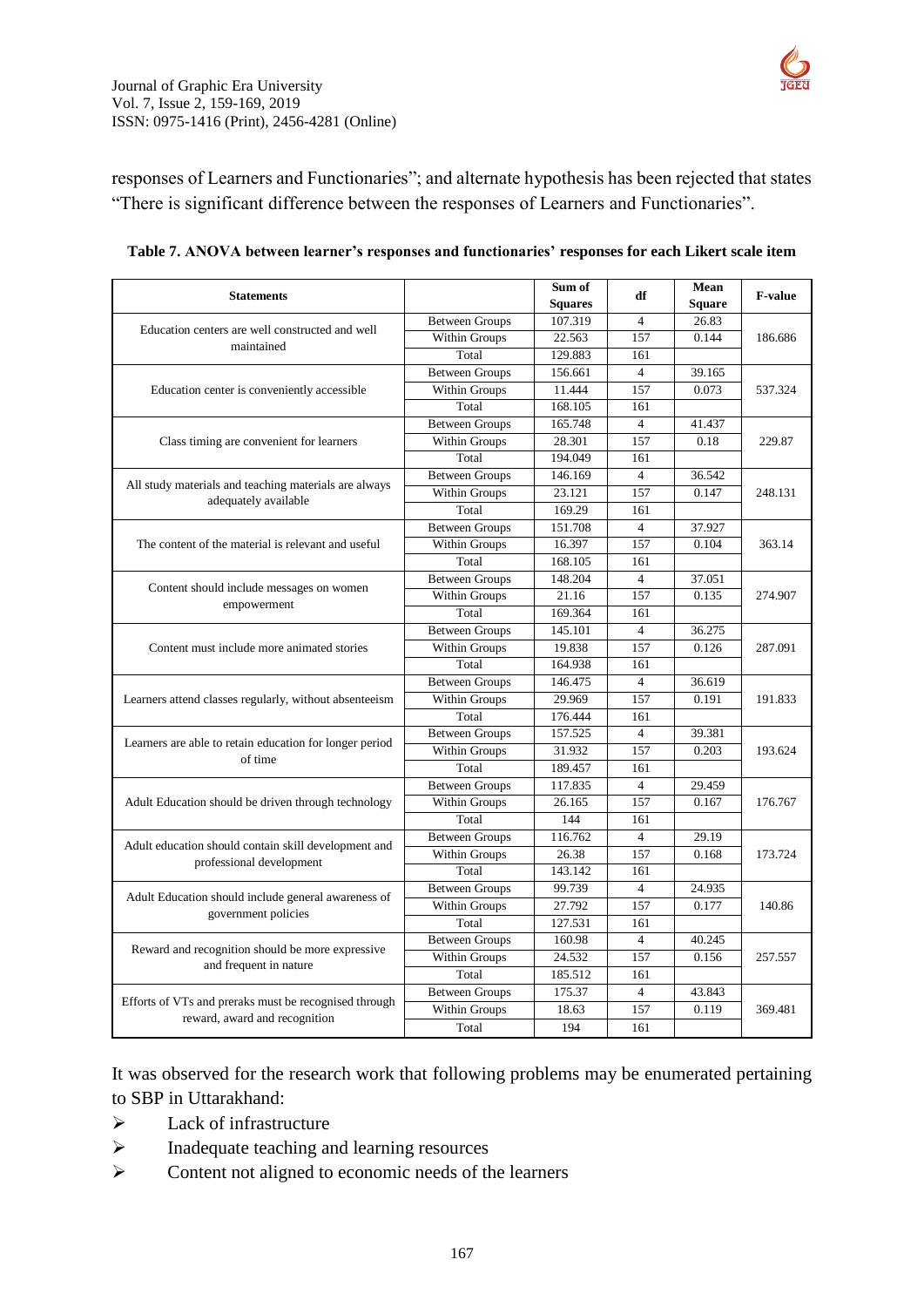

- Absence of comprehensive ICT in literacy program
- Literacy programs are void of skill development and personality development
- Eack of enough appreciation and recognition for learners and functionaries.

### Suggestions

Having highlighted the problems pertaining to SBP in Uttarakhand, following suggestions may be considered for improving the literacy program:

- $\triangleright$  Inclusion of technology in teaching and learning processes,
- $\triangleright$  Technology may be utilized for skill development and personality development
- $\triangleright$  Digital teaching and learning resources may resolve the insufficiency of the materials,
- $\triangleright$  Make learners and functionaries more participative for the objectives of the literacy programs
- $\triangleright$  A sound and expressive recognition culture may be adopted for appreciating learners as well as functionaries.

### **8. Conclusion**

The evidence of the research explores that the learners and functionaries of the adult literacy program not satisfied with the existing framework of the program. Results of the survey suggested that learners are motivated enough to attend the program and functionaries are also interested in execution of the program but program is struggling with scarcity of the resources and unwanted delays in supplying of resources (Sharmila, 2018). The adult literacy programme needs to address the more important question of the learners, "what's-in-it-for-me". Educationoccupation matching shows that earnings are affected by how individuals' education matches that required by their occupation, the increase in earnings that occurs with a more beneficial education-occupation match (Quinn and Rubb, 2005). Establishing the link between literacy and economic activity of the learners will keep them motivated and improve retention level. Skill development lessons linked to literacy lessons may add plenty of value propositions for the learners. These issues can be handled by the use of technology, so it is pertinent to suggest an effective model of adult education that is executable, desirable, acceptable, functional, result oriented which can be monitored and tracked frequently. This research is also creating a future scope of more effective educational model of adult literacy.

The researcher experienced certain limitations while collecting data from respondents such as lack of willingness and geographical constraints that extended the time period of the planned research. Nevertheless, willingness of respondents especially learners was created to certain level by the help of functionaries.

The research paper provides a platform for the academicians to further explore the subject matter in other territories of the country. The research sets a benchmark to address the problems identified by devising a well-researched literacy model that includes ICT to be more effective and performance oriented.